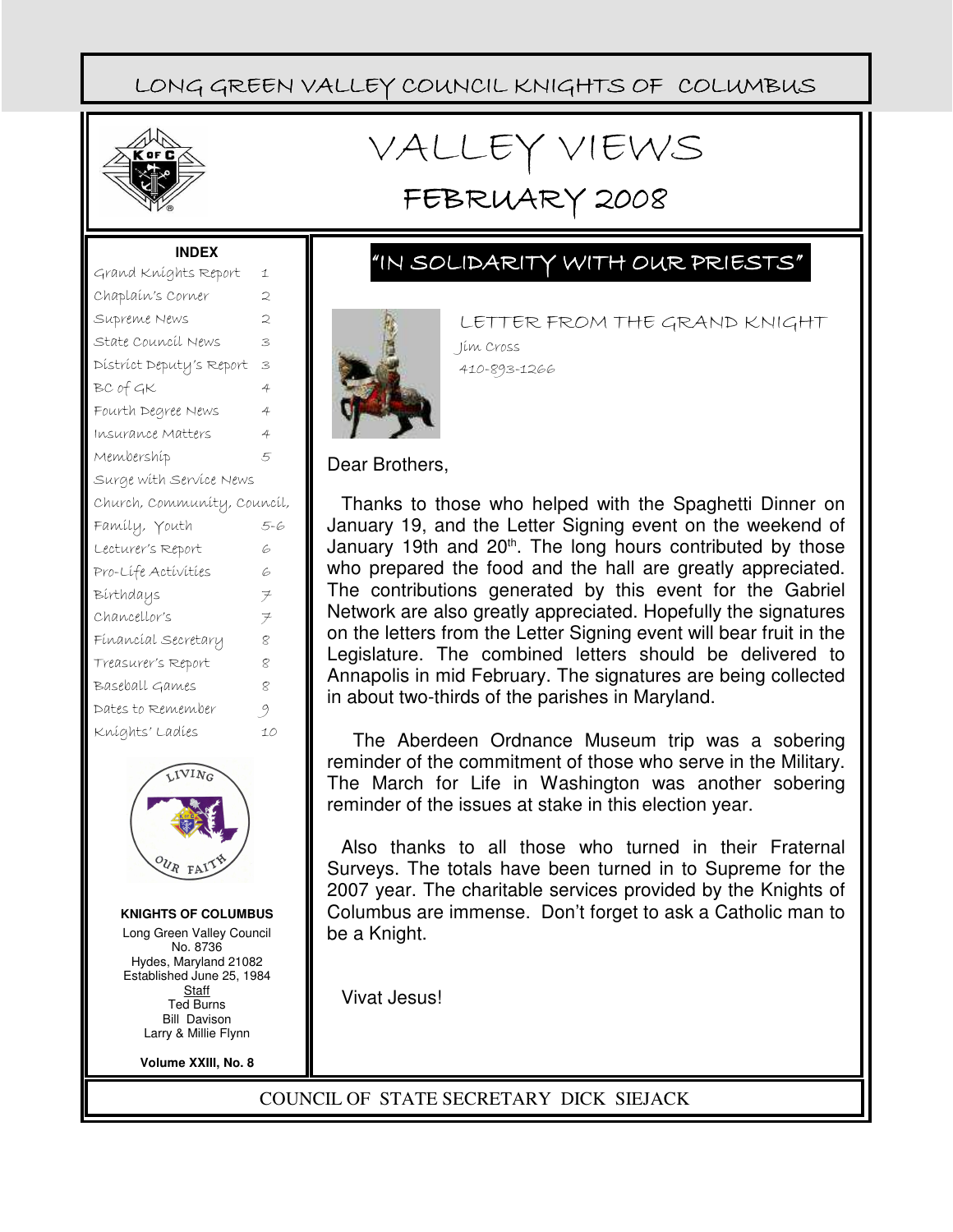

#### **CHAPLAIN'S REPORT**

Fr. Willie Franken 410-592-6206 WFranken@archbalt.org

## Dear Brothers:

The holy season of Lent begins early, February 6, on Ash Wednesday this month. Lent is derived from an Old English word for spring, Lenten, to name these forty days. As the hours of daylight continue to lengthen, the rebirth of nature during spring draws closer. There can be no harvest without plowing and planting. So, too, there can be no Lent without the hard work of authentic conversion, and the practice of the traditional disciplines of prayer, fasting, and almsgiving. Some of us remember Lent as a time to give up candy or cookies, or a time to stop smoking. Lent can be a time to implement some personal change in our lives. This change is referred to as conversion. During this time of Lent, we remember the promises of our baptism, when we were joined to Christ, and promised to turn away from sin and follow the way of the gospel. We are encouraged to conduct a personal inventory of our lives. What area(s) of my life would I like to change? What about my prayer life? Do I pray on a daily basis to God? Do I spend time reading the scriptures or in spiritual reading? What is my practice of fasting? Some of us may need to "fast" from time at work, or time at the computer.

 May this season of Lent be one of blessing as we prepare for the great day of Easter.

## **SUPREME COUNCIL NEWS**

#### **Knights of Columbus Insurance Set 3 New Records in 2007**

Knights of Columbus life insurance in force reached \$66.1 billion at the end of 2007, setting a new all-time record, Supreme Knight and Chief Executive Officer Carl A. Anderson announced Jan. 2. It was the seventh consecutive year of insurance sales growth for the Order.

"The year 2007 was a very strong year for us," Anderson said. "Not only did we set a new record for insurance in force, but it was a record year for life insurance sales, which totaled \$6.564 billion. And December 2007 was our best month ever, adding \$864.1 million of new life insurance coverage for our members and their families. Our insurance sales for December 2007 exceeded the amount sold during the entire year in 1978."

"I am very proud of our 1,300 field agents and 130 general agents, who worked so hard and so effectively to help Knights protect their families and build financial security," Anderson continued. "Our founder, Father Michael J. McGivney, believed strongly that we should provide every Catholic man with the means to protect his family from financial ruin by offering a sound, professionally-run life insurance program. The size and strength of our insurance program is a worthy testament to his far-sighted vision."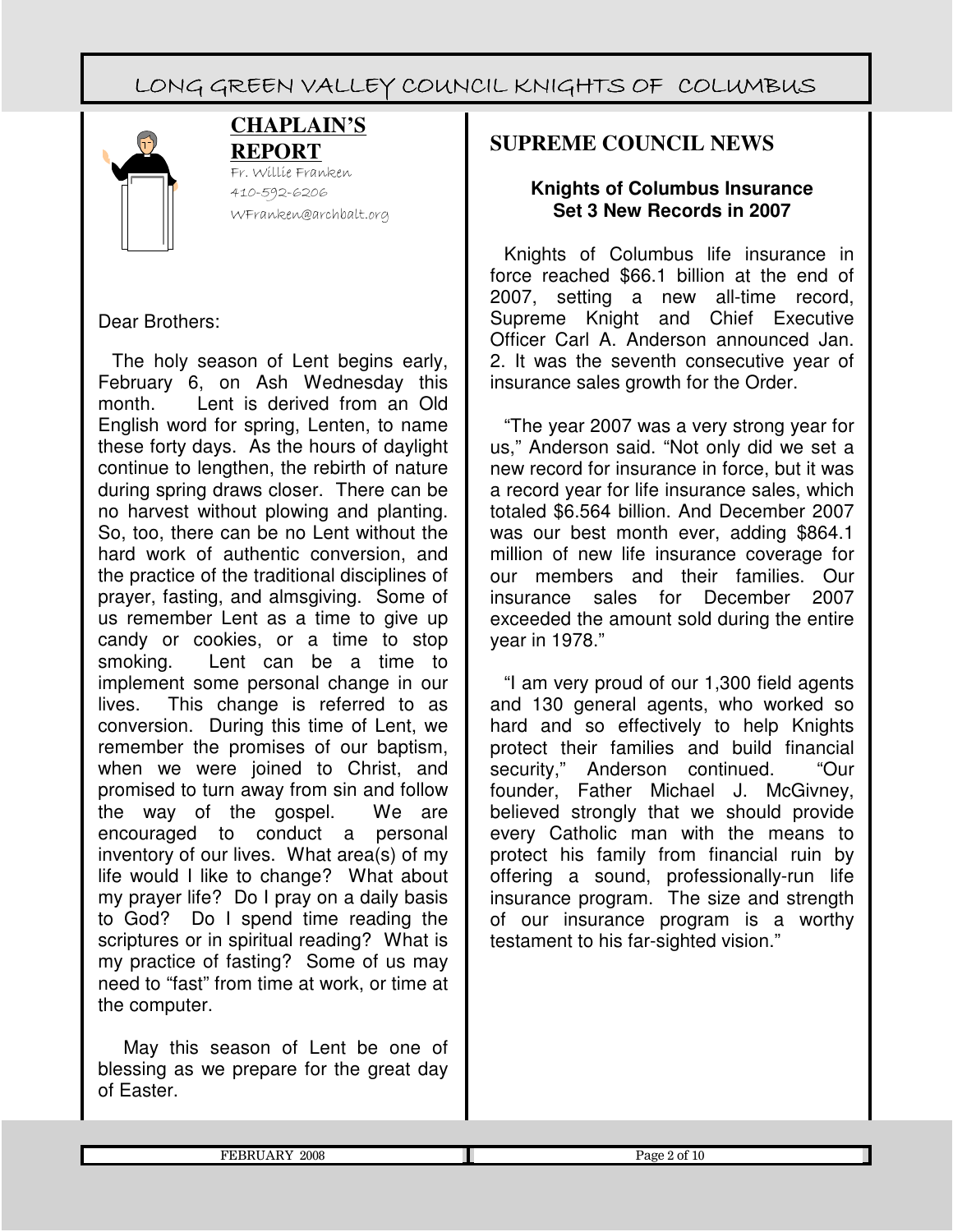## STATE REPORT

#### **110th Annual Maryland State Convention**

The Maryland State Council will be holding the 110th annual convention in Ocean City Maryland over the weekend of May 16, 17 & 18, 2008. The convention will once again be at the Princess Royale Oceanfront Resort. There will be three business sessions, 1 on Friday evening, one Saturday morning and the final session on Sunday morning. On Saturday morning there will be the parade and introduction of Grand Knights and Ladies followed by presentation of awards.

In addition to the business sessions of the convention, there will be plenty of fraternity and hospitality the whole weekend. On Thursday there will be a golf tournament, on Friday the Grand Knights will compete by District in the Grand Knight Olympics. Prior to the first The business session on Friday, there will be a Mass that is open to all. Right after Mass will be the first session. There will be Saturday and Sunday morning breakfast buffet and a Saturday evening banquet. There are activities for the youth on Friday night, Saturday morning and Saturday evening.

To take part in the festivities, you must register for the convention. Please see your Grand Knight for the appropriate registration forms.

See you at the Ocean!

## DISTRICT DEPUTY REPORT

Ed Colvin, District Deputy 2

#### Greetings Brothers,

As I write this, I am amazed that January is over. Where did it go? Into the past with all that we accomplished in 2007. That's right! Those activities that were held last year are your past, your Council's heritage. It is easy to be proud of the councils in our District. Our work is not yet done. We have 5 months to complete OUR mission. Every Council should be keeping a commitment to bring eligible Catholic Gentlemen into our Order. If each Brother Knight would bring 1 new member to our ranks, imagine how this District would grow.

Thanks to the Grand Knights for submitting your activity reports on time.

I'll see you "down the ocean". Once again, we are going to have a District Hospitality Room at the convention. Due to the special nature of this convention, we will be pumping up the activities in the hospitality room. I will be looking to the councils for donations and ideas. We are blessed to have some great party planners and decorators in the district. We will put our heads together and have a great room for our friend and Brother Dick Siejack and his lovely wife Pat.

Special thanks to those of you that came to the Mid-Term Meeting, especially the Deputy Grand Knights. This meeting was for you.

"Through Our Works of Charity, We Manifest the Lord's Presence."

Vivat Jesus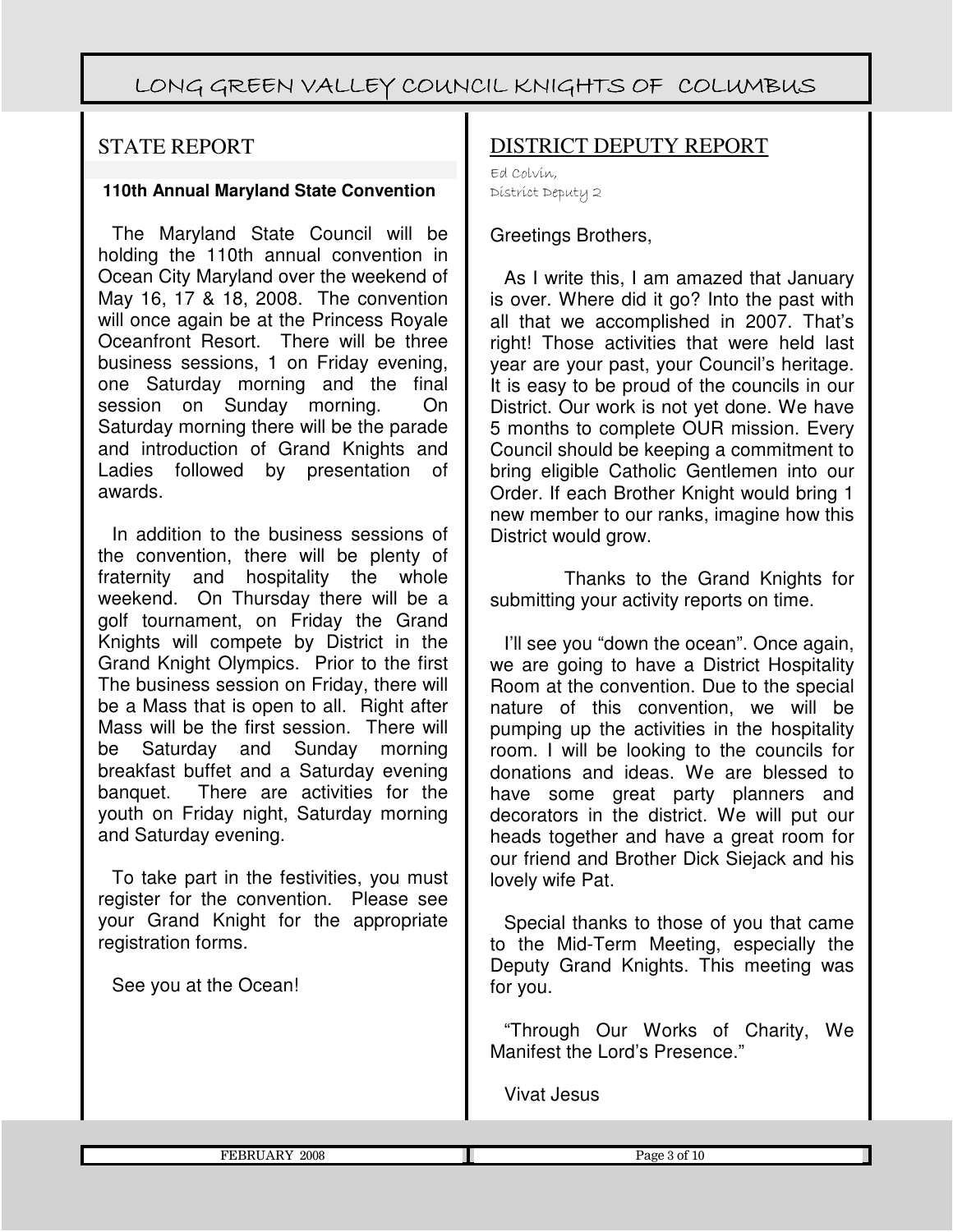Ed Colvin Baltimore Chapter Of Grand Knights E. Jere Jere Danaher, President, Danaher, President, President, PGN, FDD, PFN Danaher2@verizon.net 410 426 8236

The next Chapter meeting will be Thursday, February 14th, 2008 at Our Lady of Mount Carmel #2452 Post Chapter President's Night.

## FOURTH DEGREE NEWS

Archbishop John Carroll Assembly 2378 Faithful Navigator Pete Fritz 410-692-5949 Pfritz@myfamilygateway.com

My Brother Sir Knights:

**February 21st., 2008**– Regular meeting at Long Green Valley Council. Thursday at 8:00 P.M.

Our usual schedule of meetings on the third Thursday of the month has to be changed for March, since Holy Thursday is celebrated on that day. Consequently, the meeting is changed to the **fourth Thursday, March 27,** at Long Green Valley Council, at 8:00 PM. Please mark your calendars.

The Fourth Degree Exemplification for this year will take place on Saturday April 5th., 2008. At the Holiday Inn and Conference Center 5400 Holiday Drive, Frederick, MD. It is not too early to recruit 3rd. Degree Knights at our councils. Our Faithful Admiral Sir Knight Brian O'Connor will be visiting all our councils talking about the purpose of the 4th. Degree and recruiting new members.



#### INSURANCE MATTERS

Tom White, FICF 410.581.1740 800.562.1882 TWKOFC@AOL.COM

#### **FRATERNAL BENEFITS**

#### **"You Never Know"**

A brother knight called me to discuss Knights life insurance -- it turns out the Knights' high dividend rate on his Knights life insurance was doing better than his state pension.

We had a meeting and he decided to purchase more life insurance. He was more interested in the cash value that would accumulate, and not so much in the immediate death benefit. As it turns out, this brother knight was diagnosed with bone cancer 17 days after his new policy was delivered. At this point, his "cash value policy" became a death benefit policy. Unfortunately, he passed away six painful months later and the Knights paid this valuable \$100,000+ policy to his widow. Since the brother knight did not know he had bone cancer when I delivered his policy, we paid the claim.

As a result, his widow had money to pay off the mortgage and help with her retirement. In other words, the widow keeps her and her children's home and the stress of finding enough money for day to day expenses was alleviated. After all, losing your spouse and parent is stress enough.

I am an advocate for your wife and children when the unforeseen happens. That's what is important … because you never know.

God bless!

Membership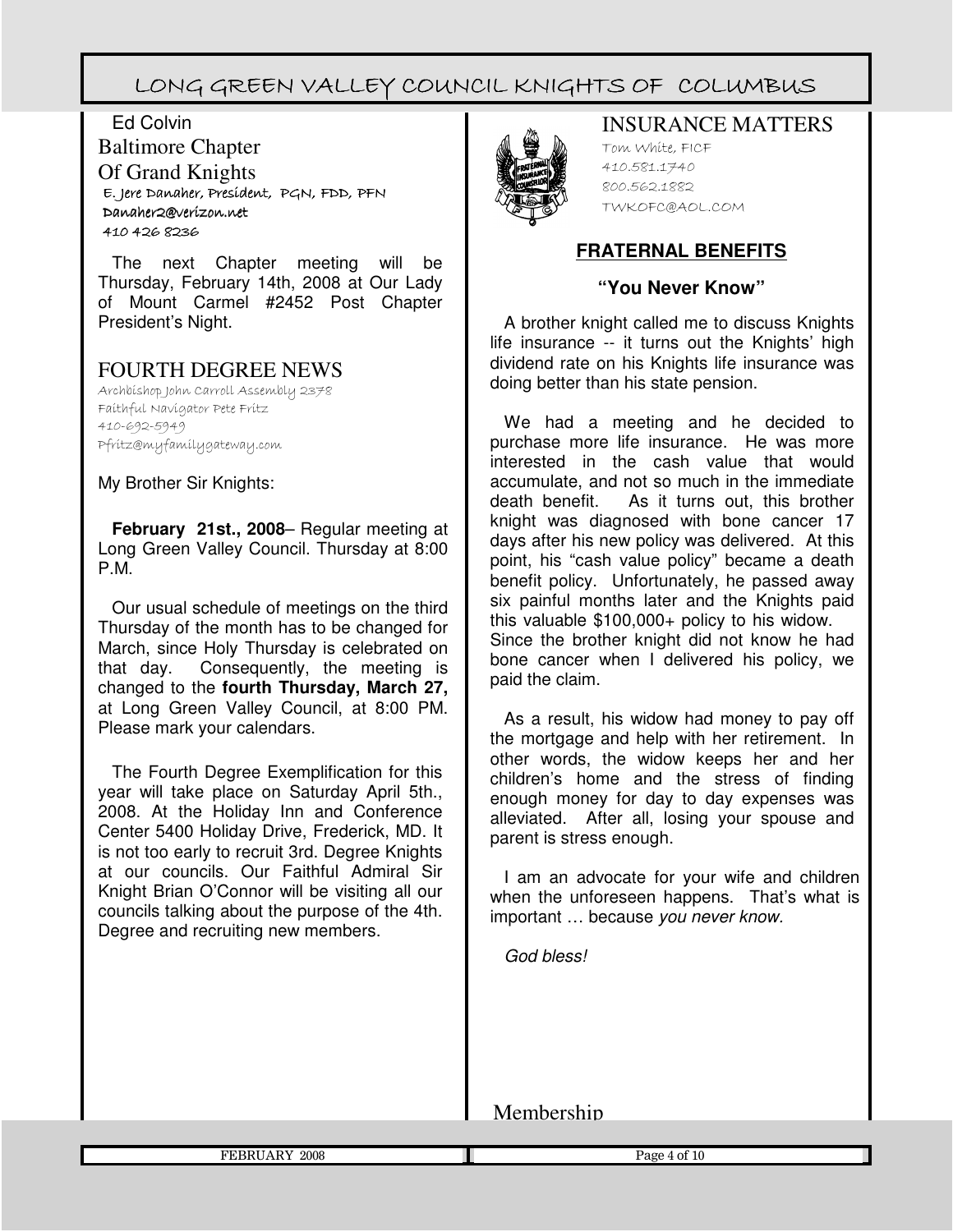Jim Schmidt, Sr, PGK 410-592-8891 snstrngjim@msn.com

For those who need their  $2<sup>nd</sup>$ . degree, there will be one Feb. 28th at Father Wolfe Council. There will also be one at Belair Council March 10 and another at Cardinal Gibbons on March 12. There are 12 Brothers who need this degree.

For those of you who need their  $3<sup>rd</sup>$ . degree, Cardinal Gibbons will hold one on March 14 Th. We have 21 Brothers in need this degree.

Please contact me so our Council can make the arrangements. Thank you.

Jim Schmidt 410-592-8891

## **CHURCH ACTIVITIES**

John Stansfield 410-836-0862 ressq351@verizon.net

There will be a Shrove Tuesday Pancake Supper on Tuesday February 5, 2007 from 5-7 PM at the Church Hall. Come hungry and bring a friend. Help in the kitchen, serving , setting up and cleaning up are needed as always. Please call me<br>at 410 836 0862. or e-mail at at 410 836 0862, or e-mail at ressq351@verizon.net for information or to help.

## **COMMUNITY ACTIVITIES**

Bob Renshaw, Director

410-592-8406

Г

The Thanksgiving Project is now wrapped up. In December, John Mayni, Carroll McComas, John Caine and Tom Zaegel delivered 25 additional turkeys, produce and groceries to the Sisters of Mercy for distribution at Christmas. In addition, the nuns asked them to pick up 85 chickens that they had bought at Santoni's but could not get delivered.

This is the 17th year for this project. John Mayni has calculated that over this time, we have received \$74,018 in donations and have distributed 4458 turkeys and 33,310 pounds of potatoes which benefited 5197 hungry families. Many thanks to everyone who has participated in this project in any way. This is an excellent example of the concept of Charity upon which this Order was founded.

### **COUNCIL ACTIVITIES**

Jim Schmidt Jr.

Reserve the Date February 23, 2008

Bring in the New Year with old acquaintances and make new friends. Come and enjoy an Italian dinner with your K of C friends on Saturday February 23 after 5PM Mass. The dinner starts at 6:15. Cost is \$12.50 per person. Cost includes Hors d'oeuvres, lasagna, salad, Italian bread, dessert, wine, beer and soda.

If there is inclement weather the dinner will be on Sunday, February 24<sup>th</sup> at 2PM. Send checks, made out to the Knights of Columbus Council 8736, to

 Jim Schmidt Sr. 11568A Belair RD. Kingsville, 21087

by February 12<sup>th</sup>. Call Jim Schmidt Sr at 410-592-8891 to make a reservation.

## **FAMILY ACTIVITIES**

Charles J. Valle 410-666-1169

On the weekend of January 21, St. Johns Church, along with the Archdiocese in general, had a campaign to send letters to our Legislative Delegates urging support for pregnancy center funding by the Legislature now in session. The Council provided the personnel and facilities to get parishioners to sign the appropriate letter for their own Delegates. These letters will be forwarded to them by the parish.

## **YOUTH ACTIVITIES**

Chris Phillips, Director 410-592-5337 Chris.phillips@liebert.com

#### **Youth Mass**

Each Saturday at 5PM, Saint Johns has a Mass that is geared towards the youth of the parish – both the young, and the young at heart. The music and singing is performed mostly by teenagers, with drums and electric guitars. If you are looking for a way to encourage your children or grandchildren to attend and enjoy Mass, perhaps this will help. The

| 2008<br>м<br>п. | .<br>n,<br>⊿ur<br>.<br>. |
|-----------------|--------------------------|
|                 |                          |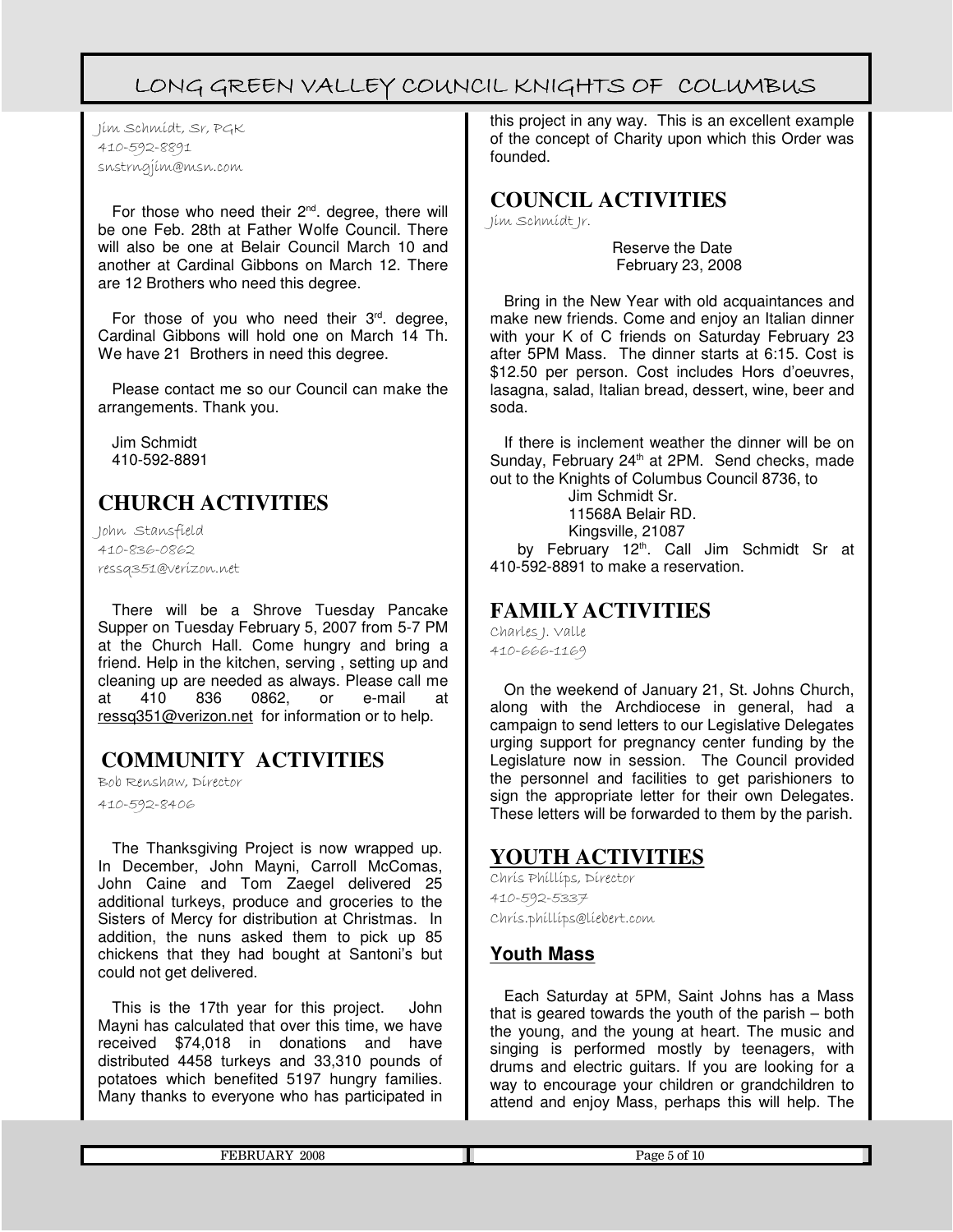Masses are highly spirited, and great effort is being given to preach to the youth's interests and connection to the gospel.

There is still room for kids with some musical talent. If they do not possess musical gifts but still want to participate, ushers, Eucharistic ministers, and greeters are also needed. Please have them contact Colleen Sisolak at the parish office.

## **Keep Christ In Christmas Poster**

The Knights sponsored a poster contest for the children of St. John's. Tough judging once again yielded our winners this year. The Knights awarded the prizes at the School's Christmas Program in the Church on December 20<sup>th</sup>. Mrs. Delcher, the school principal, had some very kind words about the association of the school and our Council.

Our winners: Grades 1-3 1 st - Brian North, 2nd – Erin Dodson, 3 rd – Kayla Kozak

Grades 4-6 1<sup>st</sup> – Christine Kruse, 2<sup>nd</sup> – Sarah Kujala, 3 rd – Allison Shields

Grades 7-8 1<sup>st</sup> – Jennette Dielmann, 2<sup>nd</sup> – Juliette Arcodia, 3 rd – N/A

Each winner received a check:  $1^{st} = $30$ ,  $2^{nd} = $20$ , and  $3^{rd} = $15$ 

#### **Catholic Bee**

Watch for news soon as Brother Joe Owens will be reporting on the upcoming Catholic Bee!

## PRO-LIFE ACTIVITIES

Jim Cross 410-893-1266

Thanks to all who helped with The Spaghetti Dinner and "100,000 Letters for Life Campaign" on January 19-20, 2008. Jim Schmidt Sr had a crew cooking spaghetti on Friday, the tables were decorated on Friday night and the Kitchen Crew and Servers were ready at the end of the 5 PM Mass. The dinner was a success with donations of \$876 taken in from about 150 that attended.

This exceeded last year and after expenses should result in \$500 being sent to the Gabriel Network.

The letter signing at the four weekend Masses resulted in parishioners signing 383 letters to be sent in to The Maryland Catholic Conference for their presentation in Annapolis during February. The response showed strong support for the effort to have the State spend more of the \$13 million it allocates to "Family Planning" at non-profit agencies like Gabriel Network which assist pregnant women that choose to have their babies and parent them or offer them for adoption. Our effort and the one we are doing on January 26-27 at St. Marks in Fallston will contribute to the campaign at 180 of 240 parishes in Maryland. Thanks again to all those who worked at all of these events and who supported the campaign by signing letters to the legislators.

The March for Life in Washington DC on January 22, 2008 will be attended by four of our members this year. The bus leaves at 8 AM from St. Marks parking lot and returns around 5 PM. There are several Masses at 10 AM in DC. The best is the Youth Mass in the MCI Center with 10,000 or so in attendance. Cardinals, Bishops, Priests, Seminarians, Nuns and contingents from many high schools with choirs and youth readers of the prayer of the faithful in many languages are an awesome sight to see. The throng filling the ellipse and filling Constitution Ave. for twenty blocks shows how the media lies in their reporting. The 11 o'clock News will report that thousands on both sides of the Roe vs. Wade issue marked the decision anniversary today in DC. The truth is 100,000 from every state in the union against abortion are there each year in the cold. The Pro Choice people have not been seen by me since 1998. They now show up in April when it's warmer and they won't be embarrassed by the fervor of the young adults and teenagers who disagree with the Culture of Death.

## **LECTURER'S REPORT**

Joe Wenderoth 410-592-9718 Home 410-682-1366 Work

joew03@hughes.net

At the lecturer meeting / program in January we reviewed the trip to the APG Ordnance Museum and supplemented it with follow on discussions. The museum has about 230 items on display in the field around the museum building. Most of these are examples of weapons from foreign countries in WW I and II. Some are the only remaining examples left to

|  | 2008<br>гг<br>nт<br>. | <br>. .<br>_____ |
|--|-----------------------|------------------|
|--|-----------------------|------------------|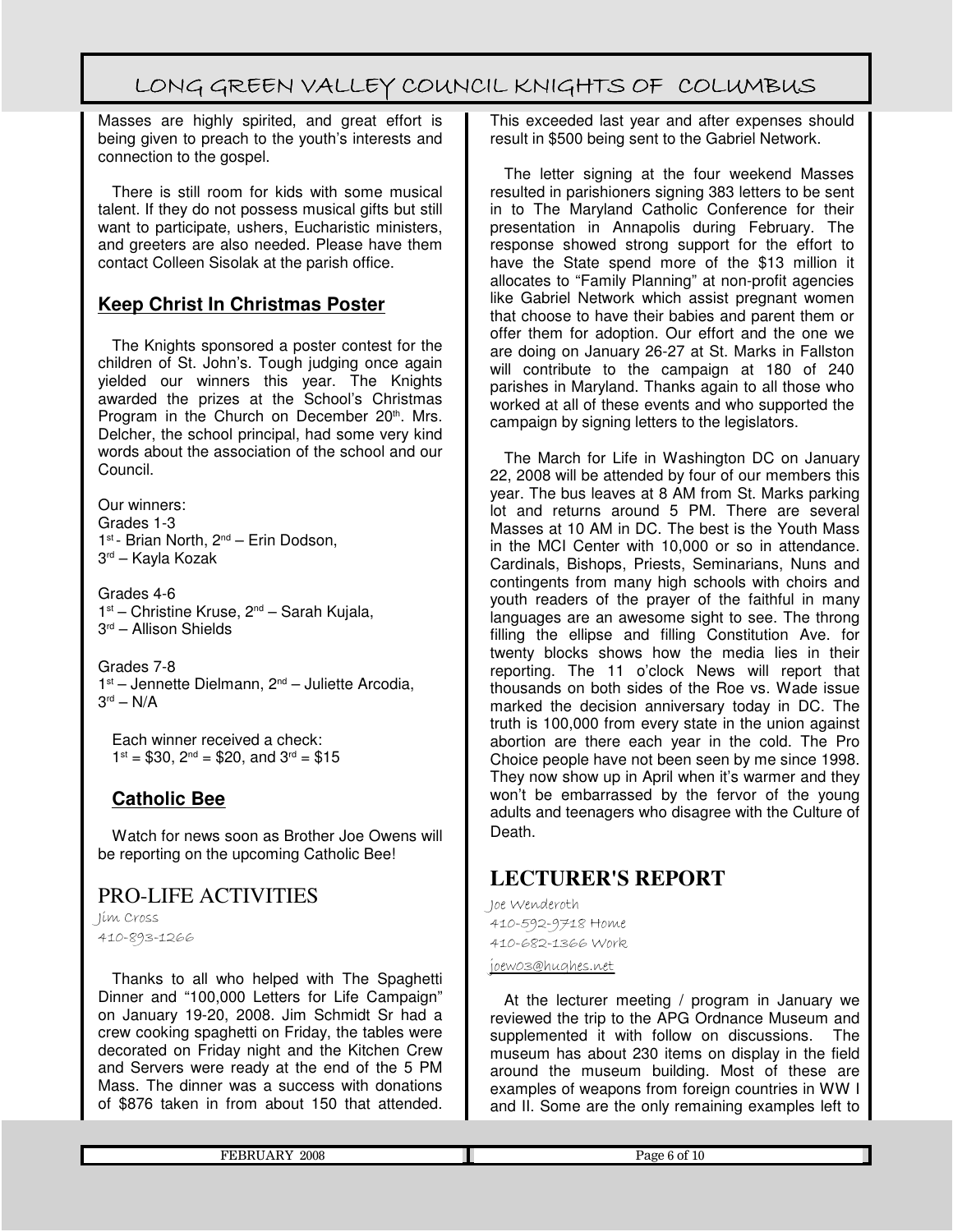see and study. There is an Atomic Cannon and the German 11-inch railroad gun.

Our plans for February's meeting are still taking shape but I hope we can plan a trip to the Museum of Industry in Baltimore.

Lecturer Puzzle Contest: Submit an entry for a chance at the \$1,000 prize (if you get the lucky scratch off ticket). Try your hand at February's puzzle. You can e-mail or snail mail answers to the Lecturer. The Knight's Ladies continue to be invited to compete. Best score wins. Ties resolved by random drawing. This month's answer is a single word!

#### **February Puzzle: You said a mouthful…**

What is the only one common, uncapitalized, seven-letter English word, containing just a single vowel – that does not have the letter S anywhere within it? Hint the answer starts with T.

Good luck. Send responses by e-mail or snail mail PO Box 9779, Baldwin 21013.

## FEBRUARY BIRTHDAYS

| <b>Rich Siejack</b>   | 1  |
|-----------------------|----|
| Dan Flannery          | 4  |
| George Thuman         | 4  |
| Tom Zaegel            | 6  |
| James Milarcik        | 8  |
| Chuck Valle           | 8  |
| Andy Amasia           | 9  |
| <b>Ed Miller</b>      | 13 |
| <b>Jack Lindung</b>   | 14 |
| Ed Nordberg           | 16 |
| Norman Bronzert       | 19 |
| Jim Brayton           | 22 |
| Gil Adelhardt         | 23 |
| Carl Sallese          | 25 |
| <b>Chris Phillips</b> | 26 |
|                       |    |

## **CHANCELLOR'S REPORT**

 $Bob$  McGraw

Home 410-692-2240 Work 410-887-1828 Cell 443-299-7732 E-mail rsmcgraw@verizon.net

#### **Feel free to contact me if you know of any brother or family member that is need of prayers.**

Please continue to pray for the following:

#### **Brothers:**

Fr. Jack Collopy Alan Woodman Dick Spinner Vince Wheeler John Robinson Norm Bronzert Charles Crogan George Fitzpatrick William Seibert Matthew Maguire Francis Huebler Ross Galeano Tim Calvert Jim Scheno Pop Stritzinger Mike Talipan

#### **Relations:**

Stan Gibson, Brother of Brother Samuel Gibson Kevin Landefeld, Son of Brother George Landefeld Kim Schlee, Daughter of Brother John Schlee Donna Schott, Niece of PGK Jim Schmidt Sr Norma Ventura, Wife of Brother John Ventura Leonard Scheno, Brother of Jim Scheno Ann Hughes, Mother-in-Law of Brother Joe Wenderoth Faith Rowland, Granddaughter of Brother Bill Loeffer Mary Renshaw, Wife of Brother Bob Renshaw Michelle Kanotz Birdsall, Daughter of Brother Bill Kanotz Marilyn Carr, Wife of Brother Ronald Carr, Sr. Vincent Crogan, Brother-in-law of Brother George Landefeld Tina North , Wife of Brother Michael North Patrick Caton, Son of deceased Brother Tim Caton

#### **Deceased**

Gary Woodman, Son-in-law of Brother John Ventura Eva Burns, Mother of Ted Burns

## **FINANCIAL SECRETARY REPORT**

Paul Weber, Financial Secretary 410-879-0558

| 2008<br>DJ.<br>FЬ<br>חר | -01<br>Page |
|-------------------------|-------------|
|                         | ΨU          |
|                         |             |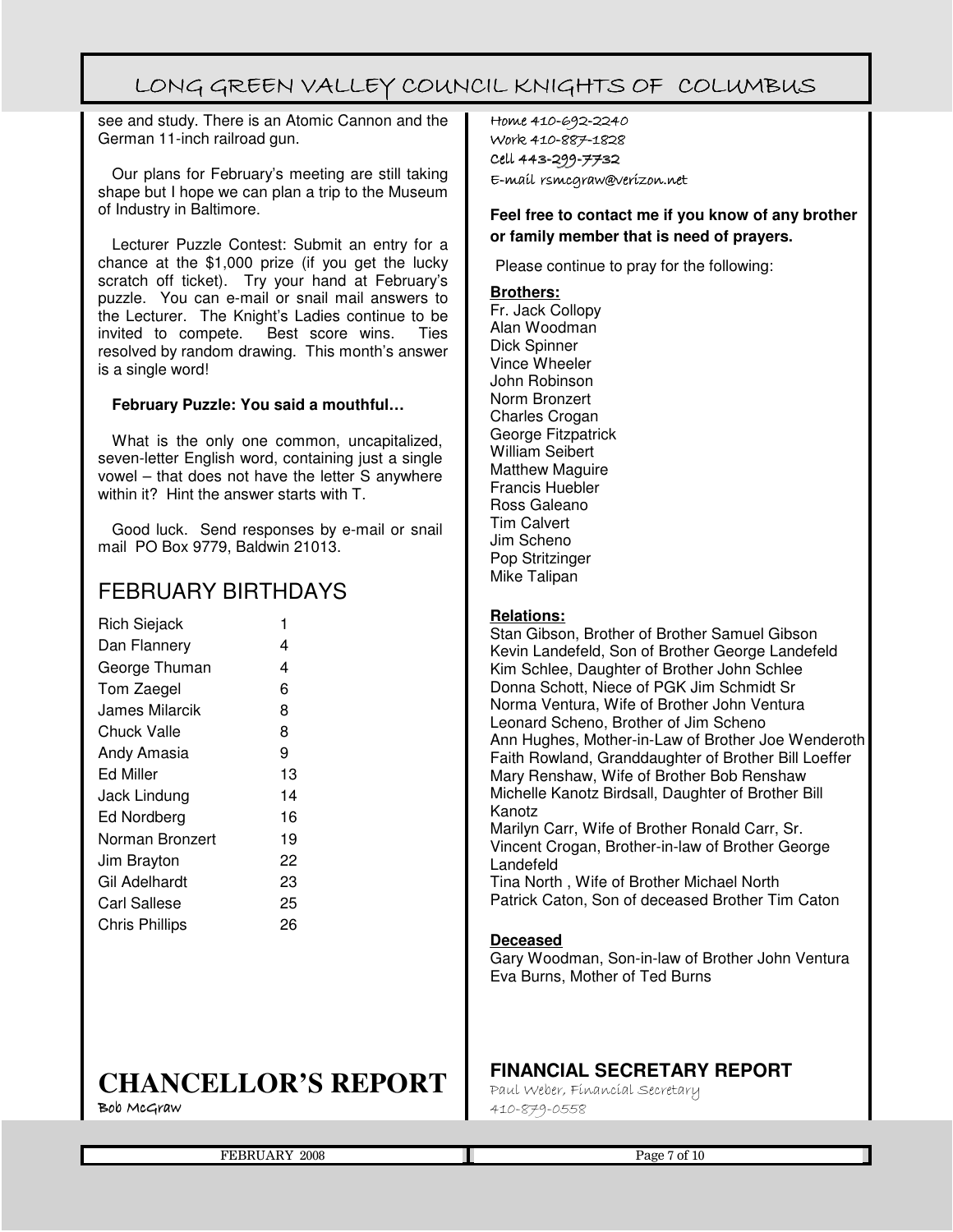#### apaulweber@msn.com

An invoice for 2008 dues was mailed to each member in mid-December. If you have not sent your payment, please forward your check payable to LONG GREEN VALLEY KC #8736 to my attention at the address indicated on your invoice. Payment of your 2008 dues is requested no later than February 15, 2008.

Please include any change of address, phone number, email address, etc. with your payment. If you would like to receive information and special announcements about Council events via email, and have not previously given me your email address, please include it with dues payment. It is important that we have current information so we can contact you as needs arise. We would prefer to utilize the internet whenever possible, giving us the ability to reach as many as possible with one communication. For the past year we have been using this method very effectively to advise the members of special upcoming events, meetings, social gatherings, death of members and other pertinent information. In the future, you may also receive your monthly newsletter by e-mail.

#### **TREASURER'S REPORT**

Tom Zaegel, Council Treasurer

As was noted at one of our recent meetings, our fiscal year 2007 Federal Income Tax return has been submitted to the IRS. We are very fortunate that for the past 4 years our returns have been prepared by Brother Mike Rusk. Mike is a CPA and manages his own accounting business, Rusk & Company. Mike has donated his time and efforts, and those of his staff as required, to this activity. This has resulted in a significant cost savings to our Council. Please let Mike know how much his efforts are appreciated when you see him at St. Johns or at any of the Church or Council activities.

I would also encourage you to utilize his services for your personal needs, as I do.

His contact information is: Rusk & Company, P.A. 1400 Front Avenue, Suite 201 Lutherville, MD 21093-5365 (410) 821-8700

#### **BASEBALL GAMES**

Opening Day is March 31 this year. As you know, baseball commissions make up over 50% of our Council's income. We need to expand our pool of eligible volunteers to work the concession stand. Since all workers must complete the ARA training regarding their alcohol policies, we are trying to arrange a training session at the Council Home on an evening in March. In order for us to have such training here, we need to have at least 40 people in attendance. This would be a good time for anyone who did not attend the session last year to obtain certification. This includes family members who would be interested in working at the stand. The certification for many of us veteran workers will expire in 2008. This would be a good time to become re-certified.

If you can attend this training, there will be a sign up sheet at the meetings in February. If you can not attend any of these meetings, call me at 410-592-8406 or e-mail me at baltobob@comcast.net. I need to know how close we are to reaching the minimum of 40 attendees. It would be in our best interest to reach this number so that they will bring the training to us rather than requiring us to take it at Camden Yards.

We need two volunteers. One person is needed to replace Jim Schmidt in coordinating the baseball schedule with ARA and other councils and organizations that work the stand under our name. Another person is needed to replace me in coordinating the phone callers who recruit volunteers for each game. Please let the Grand Knight know if you are willing to serve in either of these capacities.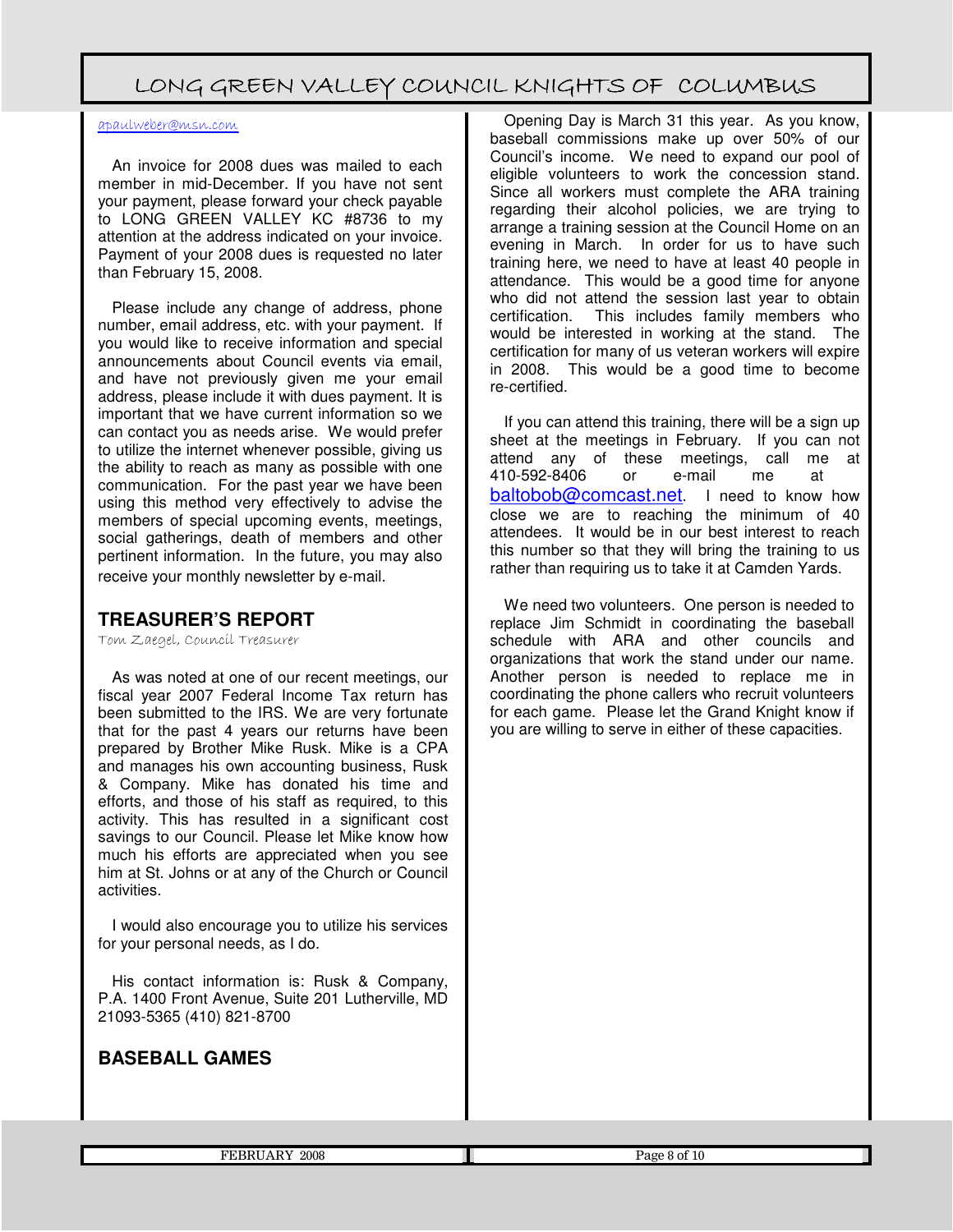## **DATES TO REMEMBER**

|          | <b>DATE DAY</b> | <b>TIME</b>          | <b>ACTIVITY</b>                                       | <b>LOCATION</b>     |
|----------|-----------------|----------------------|-------------------------------------------------------|---------------------|
| 05       | Tues.           | 5/7 PM               | <b>FEBRUARY</b><br>Shrove Tues. Pancake Dinner        | Church Hall         |
|          |                 |                      |                                                       |                     |
| 05       | Tues.           | 7:30 PM              | <b>Knights Ladies</b>                                 | <b>Council Home</b> |
| 07       | Thurs.          | 6:45 PM              | <b>Officers Meeting</b>                               | <b>Council Home</b> |
| 12       | Tues.           | 8:00 PM              | <b>Business Meeting</b>                               | <b>Council Home</b> |
| 14       | Thurs.          | 8:00 PM              | <b>BCGK Meeting</b>                                   |                     |
| 21       | Thurs.          | 8:00 PM              | <b>AJCA Meeting</b>                                   | Long Green Valley   |
| 23<br>24 | Sat.<br>Sun.    | 6:00 PM<br>$2:15$ PM | <b>Italian Dinner</b><br>Snow date for Italian Dinner | <b>Council Home</b> |
| 26       | Tues.           | 8:00 PM              | Social Meeting                                        | <b>Council Home</b> |
|          |                 |                      | <b>MARCH</b>                                          |                     |
| 06       | Thurs.          | 6:45 PM              | <b>Council Officers Meeting</b>                       | <b>Council Home</b> |
| 11       | Tues.           | 8:00 PM              | <b>Business Meeting</b>                               | <b>Council Home</b> |
| 13       | Thurs.          | 8:00 PM              | <b>BCGK</b> meeting                                   |                     |
| 15       | Tues.           |                      | Payment of 2008 Council Dues should be done           |                     |
| 25       | Tues.           | 8:00 PM              | <b>Social Meeting</b>                                 | <b>Council Home</b> |
| 27       | Thurs.          | 8:00 PM              | <b>AJCA Meeting</b>                                   | <b>Council Home</b> |
|          |                 |                      |                                                       |                     |
|          |                 |                      |                                                       |                     |

FEBRUARY 2008 Page 9 of 10